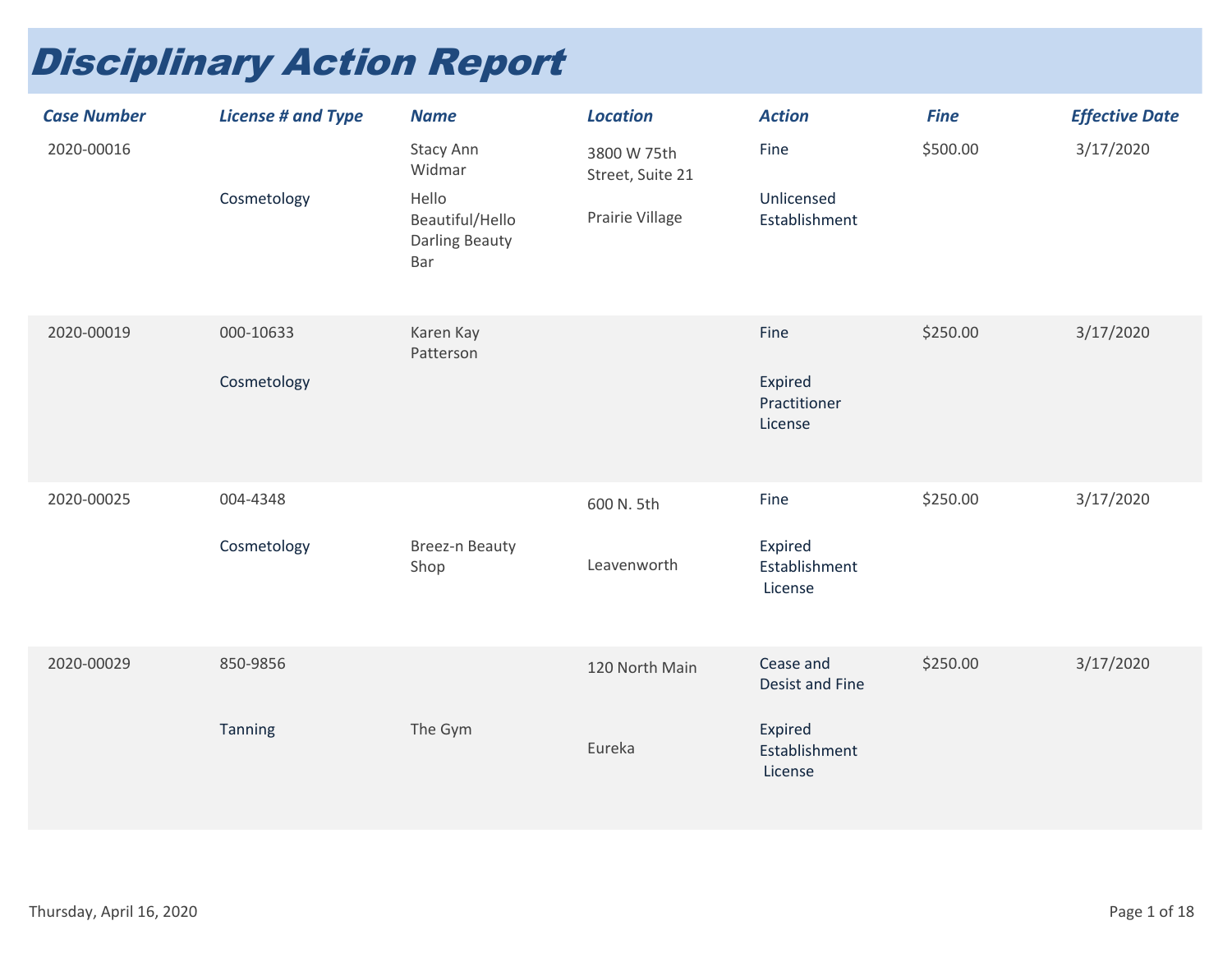| <b>Case Number</b> | <b>License # and Type</b> | <b>Name</b>            | <b>Location</b>    | <b>Action</b>                       | <b>Fine</b> | <b>Effective Date</b> |
|--------------------|---------------------------|------------------------|--------------------|-------------------------------------|-------------|-----------------------|
| 2020-00034         | 004-13404                 |                        | 302 2nd Street     | Cease and<br>Desist and Fine        | \$250.00    | 3/17/2020             |
|                    | Cosmetology               | Glamorous<br>Creations | Axtell             | Expired<br>Establishment<br>License |             |                       |
| 2020-00076         | 404-1107                  |                        | 108 1/2 8th Street | Cease and<br><b>Desist and Fine</b> | \$250.00    | 3/17/2020             |
|                    | Tattoo                    | Haws Ink               | Hiawatha           | Expired<br>Establishment<br>License |             |                       |
| 2020-00078         | 001-101686                | Anne C Brown           |                    | Fine                                | \$25.00     | 3/17/2020             |
|                    | Cosmetology               |                        |                    | Late<br>Apprentice<br>Application   |             |                       |
| 2020-00079         | 001-101687                | Lexis J Molloy         |                    | Fine                                | \$25.00     | 3/17/2020             |
|                    | Cosmetology               |                        |                    | Late<br>Apprentice<br>Application   |             |                       |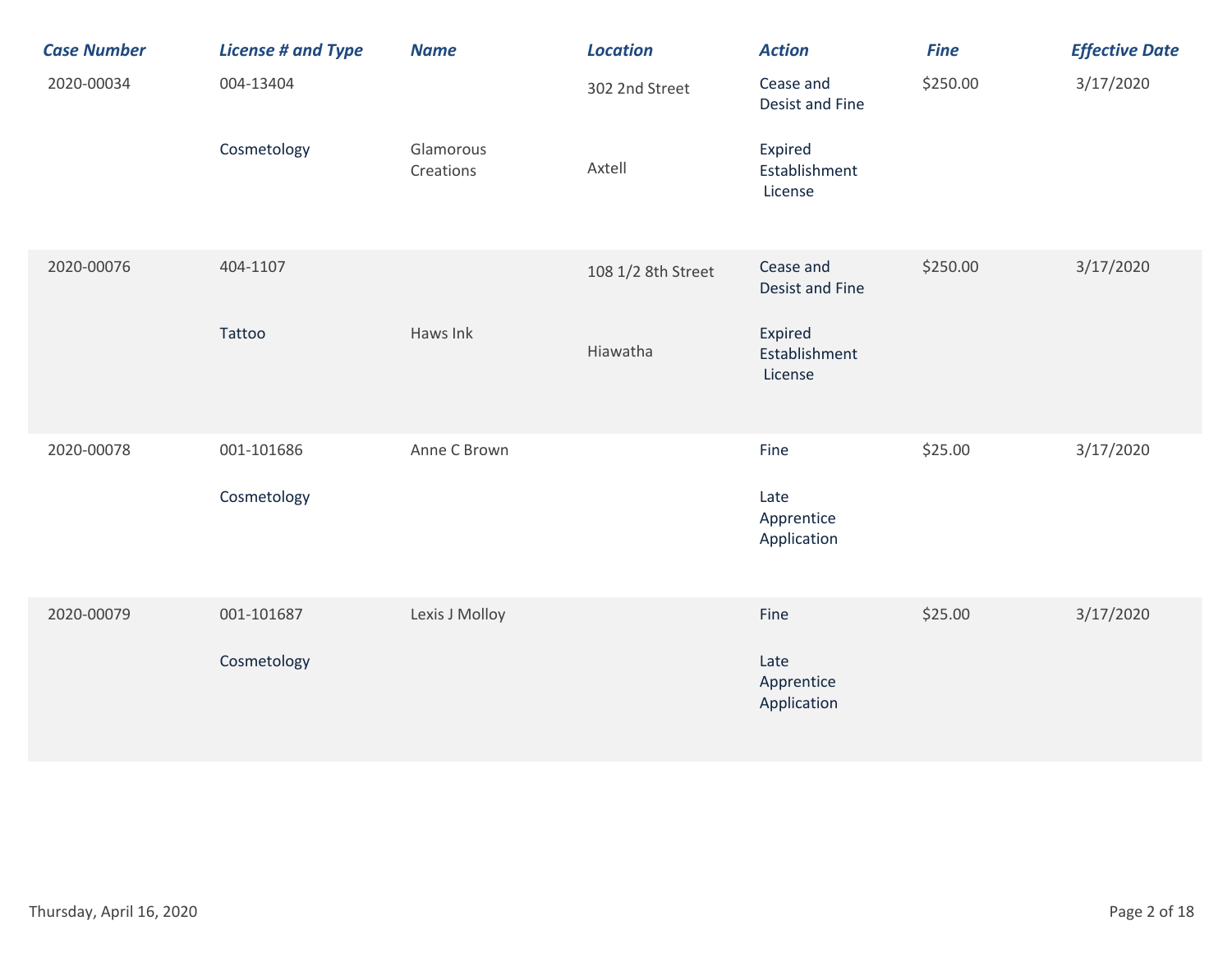| <b>Case Number</b> | <b>License # and Type</b> | <b>Name</b>                       | <b>Location</b>   | <b>Action</b>                       | <b>Fine</b> | <b>Effective Date</b> |
|--------------------|---------------------------|-----------------------------------|-------------------|-------------------------------------|-------------|-----------------------|
| 2020-00080         | 001-101688                | Selena I<br>Mendez                |                   | Fine                                | \$25.00     | 3/17/2020             |
|                    | Cosmetology               |                                   |                   | Late<br>Apprentice<br>Application   |             |                       |
| 2020-00081         | 001-101689                | Lily Anna Maria<br>Sanders        |                   | Fine                                | \$25.00     | 3/17/2020             |
|                    | Cosmetology               |                                   |                   | Late<br>Apprentice<br>Application   |             |                       |
| 2020-00082         | 004-99970                 |                                   | 1401 Cherry       | Fine                                | \$250.00    | 3/17/2020             |
|                    | Cosmetology               | Medicalodges<br><b>Great Bend</b> | <b>Great Bend</b> | Expired<br>Establishment<br>License |             |                       |
| 2020-00083         | 000-574                   | Heather M<br>Ramirez              |                   | Fine                                | \$50.00     | 3/17/2020             |
|                    | Cosmetology               |                                   |                   | Work in<br>Expired<br>Establishment |             |                       |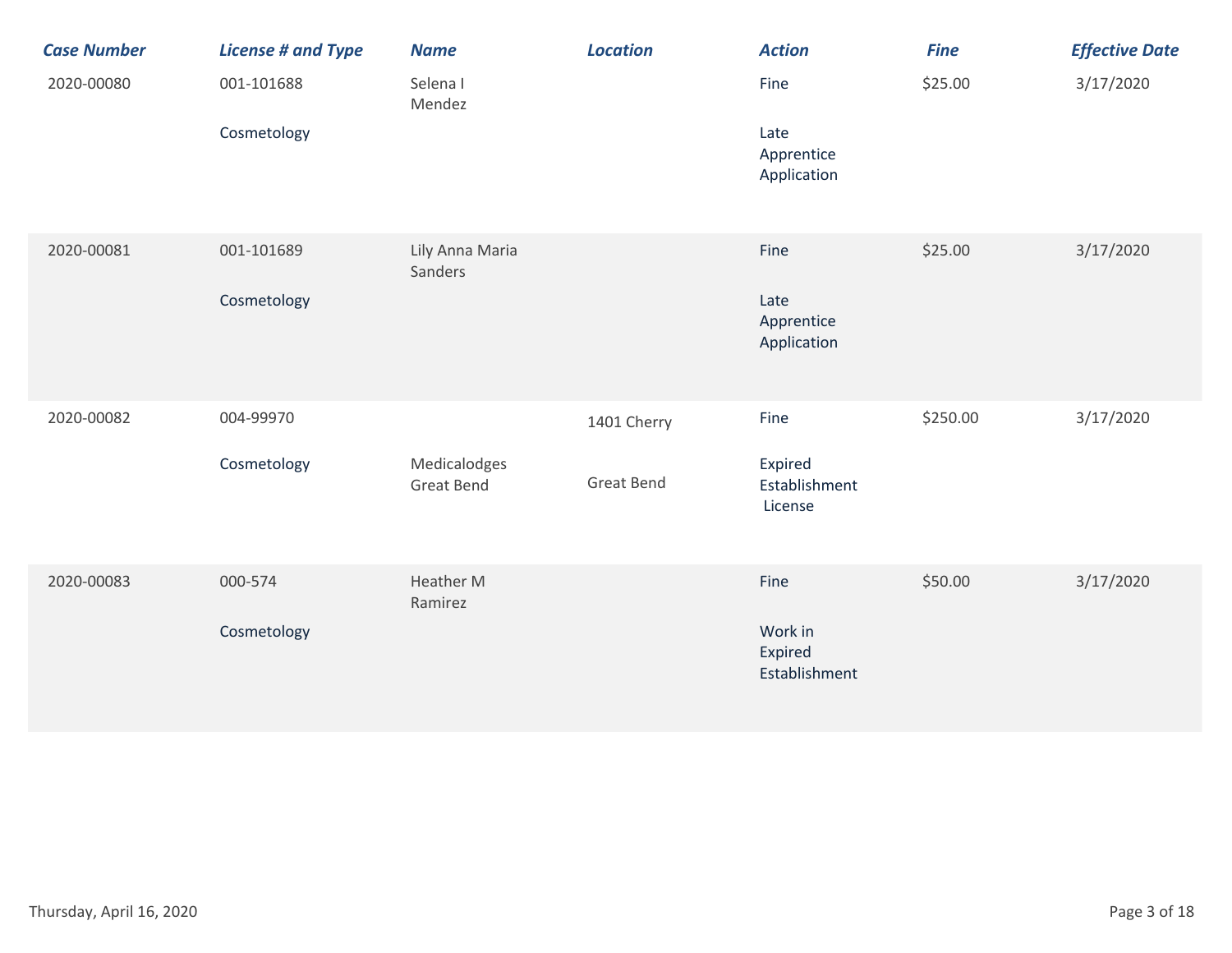| <b>Case Number</b> | <b>License # and Type</b> | <b>Name</b>                                            | <b>Location</b>  | <b>Action</b>                                        | <b>Fine</b> | <b>Effective Date</b> |
|--------------------|---------------------------|--------------------------------------------------------|------------------|------------------------------------------------------|-------------|-----------------------|
| 2020-00084         | 004-1368                  |                                                        | 12213A West 63rd | Fine                                                 | \$500.00    | 3/17/2020             |
|                    | Cosmetology               | A Shear Thing                                          | Shawnee          | Fail to<br>Clean/Disinfe<br>ct Pedicure<br>Equipment |             |                       |
| 2020-00086         | 004-12265                 |                                                        | 250 State Street | Fine                                                 | \$500.00    | 3/17/2020             |
|                    | Cosmetology               | Amber Salon &<br>Spa                                   | Phillipsburg     | Fail to<br>Clean/Disinfe<br>ct Pedicure<br>Equipment |             |                       |
| 2020-00087         | 004-12223                 |                                                        | 440 South Ohio   | Fine                                                 | \$500.00    | 3/17/2020             |
|                    | Cosmetology               | Continental<br>Family Hair &<br>Skin Case &<br>Day Spa | Salina           | Fail to<br>Clean/Disinfe<br>ct Pedicure<br>Equipment |             |                       |
| 2020-00088         | 004-98842                 |                                                        | 804 Main Street  | Fine                                                 | \$500.00    | 3/17/2020             |
|                    | Cosmetology               | Cuts Colors &<br>Curls                                 | Hoxie            | Fail to<br>Clean/Disinfe<br>ct Pedicure<br>Equipment |             |                       |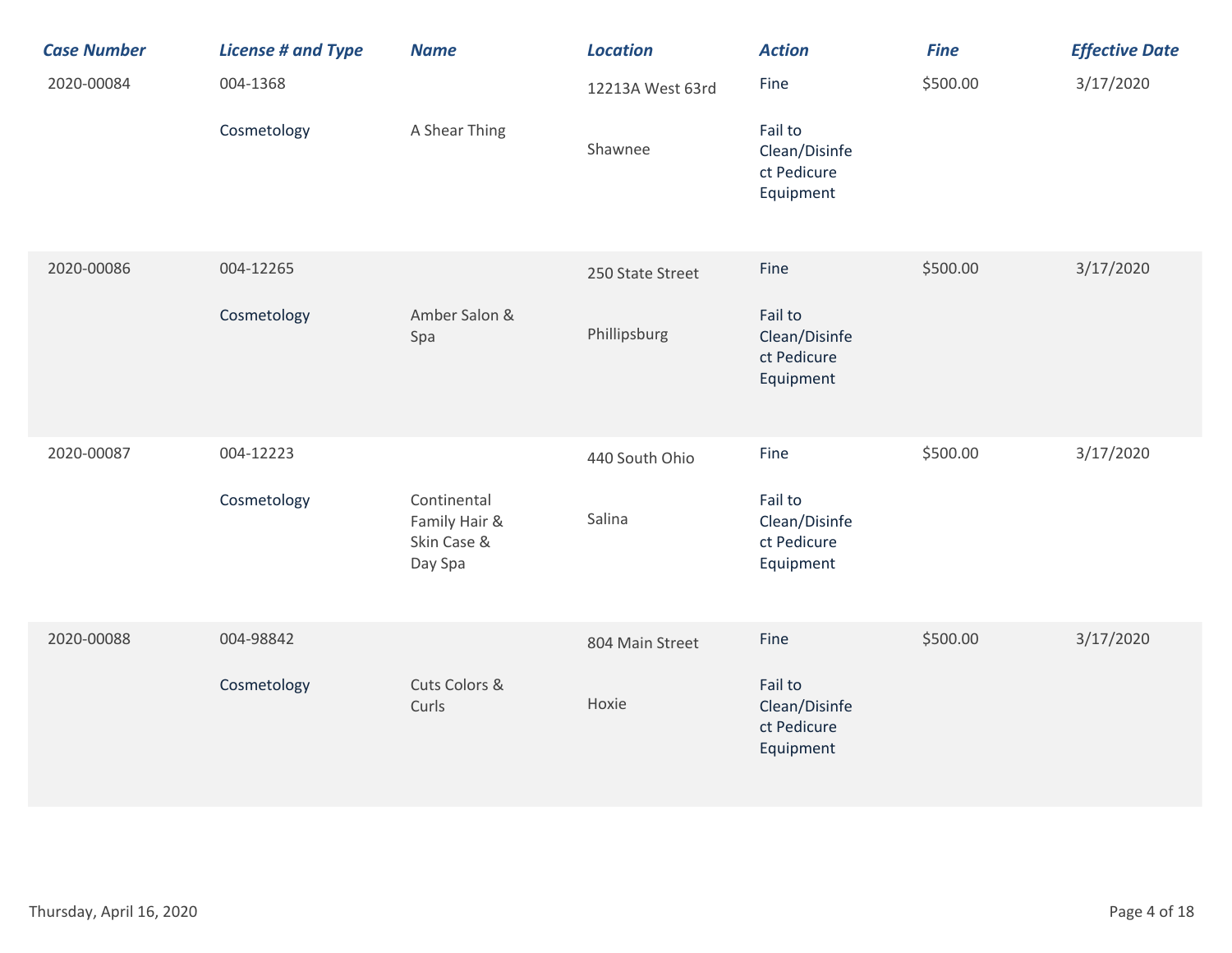| <b>Case Number</b> | <b>License # and Type</b>      | <b>Name</b>                     | <b>Location</b>                                | <b>Action</b>                                                | <b>Fine</b> | <b>Effective Date</b> |
|--------------------|--------------------------------|---------------------------------|------------------------------------------------|--------------------------------------------------------------|-------------|-----------------------|
| 2020-00089         | 004-98925<br>Cosmetology       | The Beauty<br>Mark              | 319 Commercial<br>Street<br>Oswego             | Fine<br>Fail to<br>Clean/Disinfe<br>ct Pedicure<br>Equipment | \$500.00    | 3/17/2020             |
| 2020-00090         | 004-99678<br>Cosmetology       | Kansas Avenue<br>Nails and Hair | 1209 North Kansas<br>Avenue, Suite B<br>Topeka | Fine<br>Fail to<br>Clean/Disinfe<br>ct Pedicure<br>Equipment | \$500.00    | 3/17/2020             |
| 2020-00091         | 004-99858<br>Cosmetology       | Expressions<br>Salon & Spa      | 134 South Santa Fe,<br>Suite 110<br>Salina     | Fine<br>Fail to<br>Clean/Disinfe<br>ct Pedicure<br>Equipment | \$500.00    | 3/17/2020             |
| 2020-00092         | 104-6184<br>Nail<br>Technology | JT Nails                        | 3003 4th Street<br>Leavenworth                 | Fine<br>Fail to<br>Clean/Disinfe<br>ct Pedicure<br>Equipment | \$500.00    | 3/17/2020             |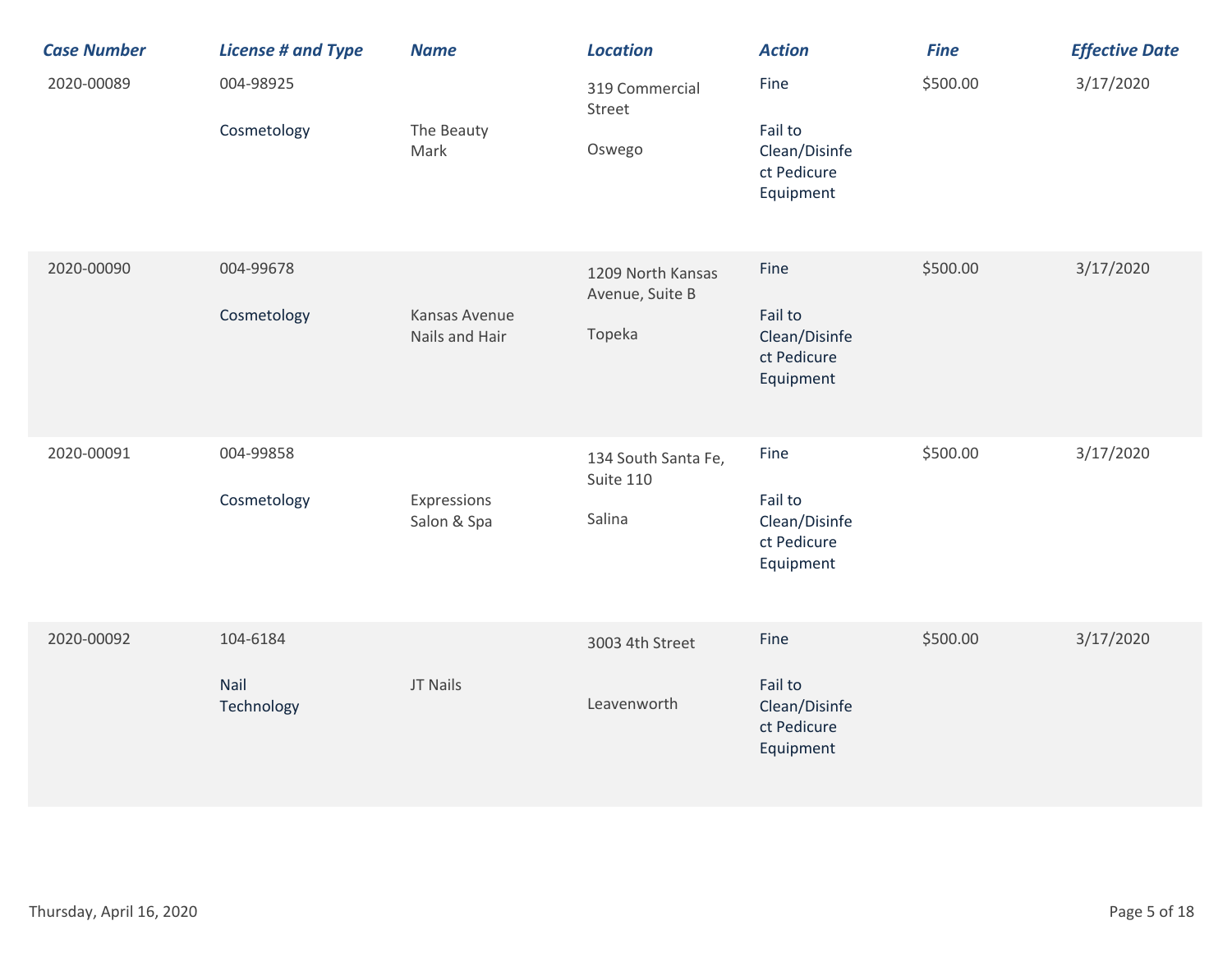| <b>Case Number</b> | <b>License # and Type</b> | <b>Name</b>                           | <b>Location</b>                   | <b>Action</b>                                                   | <b>Fine</b> | <b>Effective Date</b> |
|--------------------|---------------------------|---------------------------------------|-----------------------------------|-----------------------------------------------------------------|-------------|-----------------------|
| 2020-00095         | 104-7782                  |                                       | 13843 W. 63rd St.                 | Fine                                                            | \$250.00    | 3/17/2020             |
|                    | Nail<br>Technology        | Le Le Nails                           | Shawnee                           | Fail to<br>Clean/Disinfe<br>ct Pedicure<br>Equipment            |             |                       |
| 2020-00096         | 104-8034                  |                                       | 1603 K66                          | Fine                                                            | \$500.00    | 3/17/2020             |
|                    | Nail<br>Technology        | Premier<br>Aesthetics &<br>Luxury Spa | Galena                            | Fail to<br>Clean/Disinfe<br>ct Pedicure<br>Equipment            |             |                       |
| 2020-00097         | 002-3561                  | Kaylan Deanna<br>Eytcheson            |                                   | Fine                                                            | \$25.00     | 3/17/2020             |
|                    | Cosmetology               |                                       |                                   | Late<br>Apprentice<br>Application                               |             |                       |
| 2020-00098         | 004-99370                 |                                       | 10259 United<br>States Highway 59 | Fine                                                            | \$1,000.00  | 3/17/2020             |
|                    | Cosmetology               | KT & Company<br>Salon                 | Atchison                          | Fail to<br>Clean/Disinfe<br>ct<br>Pedicure/Reu<br>se Single Use |             |                       |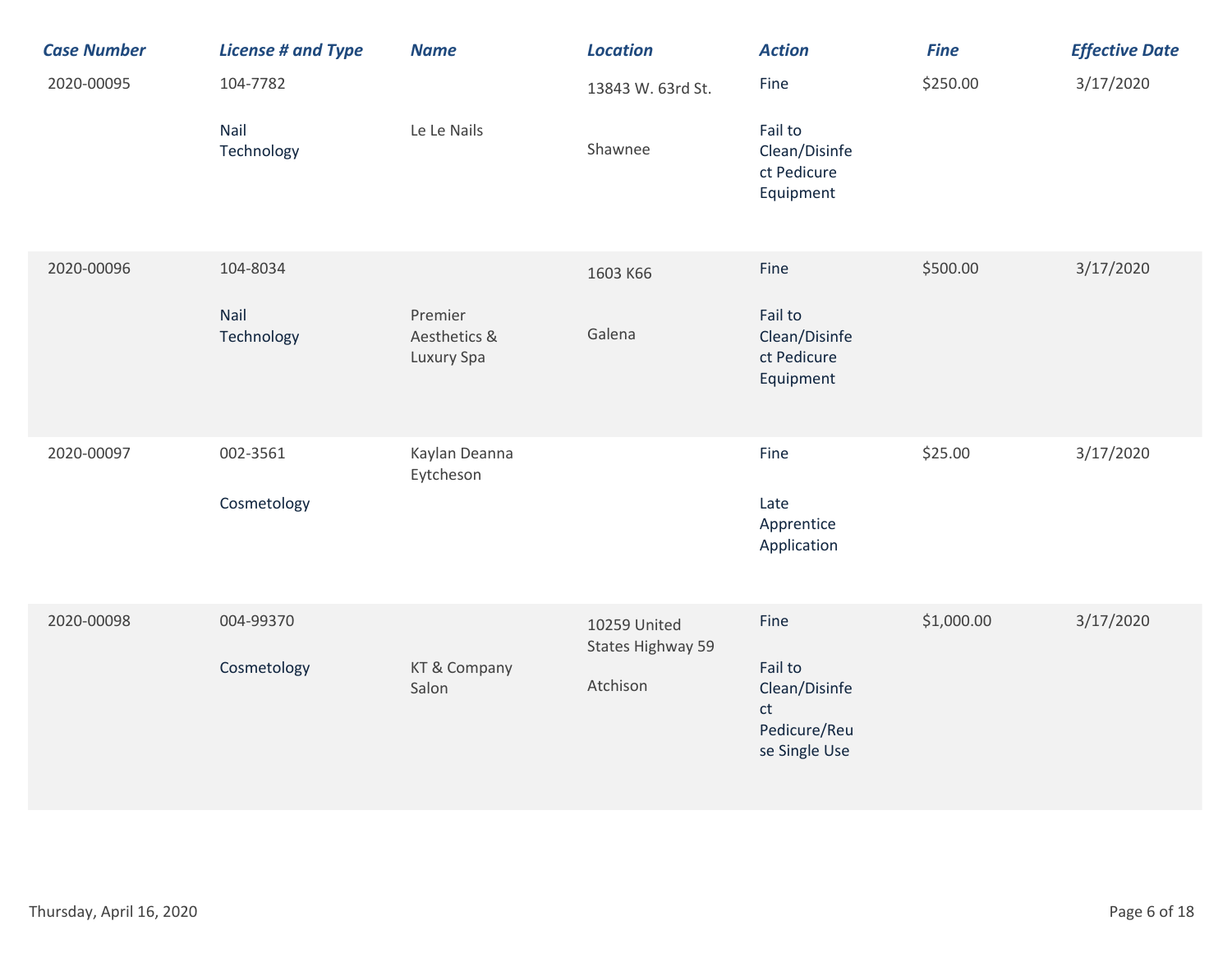| <b>Case Number</b> | <b>License # and Type</b> | <b>Name</b>                         | <b>Location</b>          | <b>Action</b>                                         | <b>Fine</b> | <b>Effective Date</b> |
|--------------------|---------------------------|-------------------------------------|--------------------------|-------------------------------------------------------|-------------|-----------------------|
| 2020-00099         | 004-3558                  |                                     | 102 East 5th             | Fine                                                  | \$500.00    | 3/17/2020             |
|                    | Cosmetology               | The Pro Shop II                     | Pittsburg                | Single-Use<br>Items-<br>Reusing/Fail<br>to Dispose of |             |                       |
| 2020-00100         | 004-7761                  |                                     | 12661 Antioch Road       | Fine                                                  | \$500.00    | 3/17/2020             |
|                    | Cosmetology               | <b>Styling Studios</b>              | <b>Overland Park</b>     | Single-Use<br>Items-<br>Reusing/Fail<br>to Dispose of |             |                       |
| 2020-00101         | 004-7915                  |                                     | 501 North West<br>Street | Fine                                                  | \$500.00    | 3/17/2020             |
|                    | Cosmetology               | Janelle's Cut<br>and Tan            | Arma                     | Single-Use<br>Items-<br>Reusing/Fail<br>to Dispose of |             |                       |
| 2020-00102         | 004-8087                  |                                     | 117 W 8th Street         | Fine                                                  | \$500.00    | 3/17/2020             |
|                    | Cosmetology               | Desbien<br>Design's Beauty<br>Salon | Hays                     | Single-Use<br>Items-<br>Reusing/Fail<br>to Dispose of |             |                       |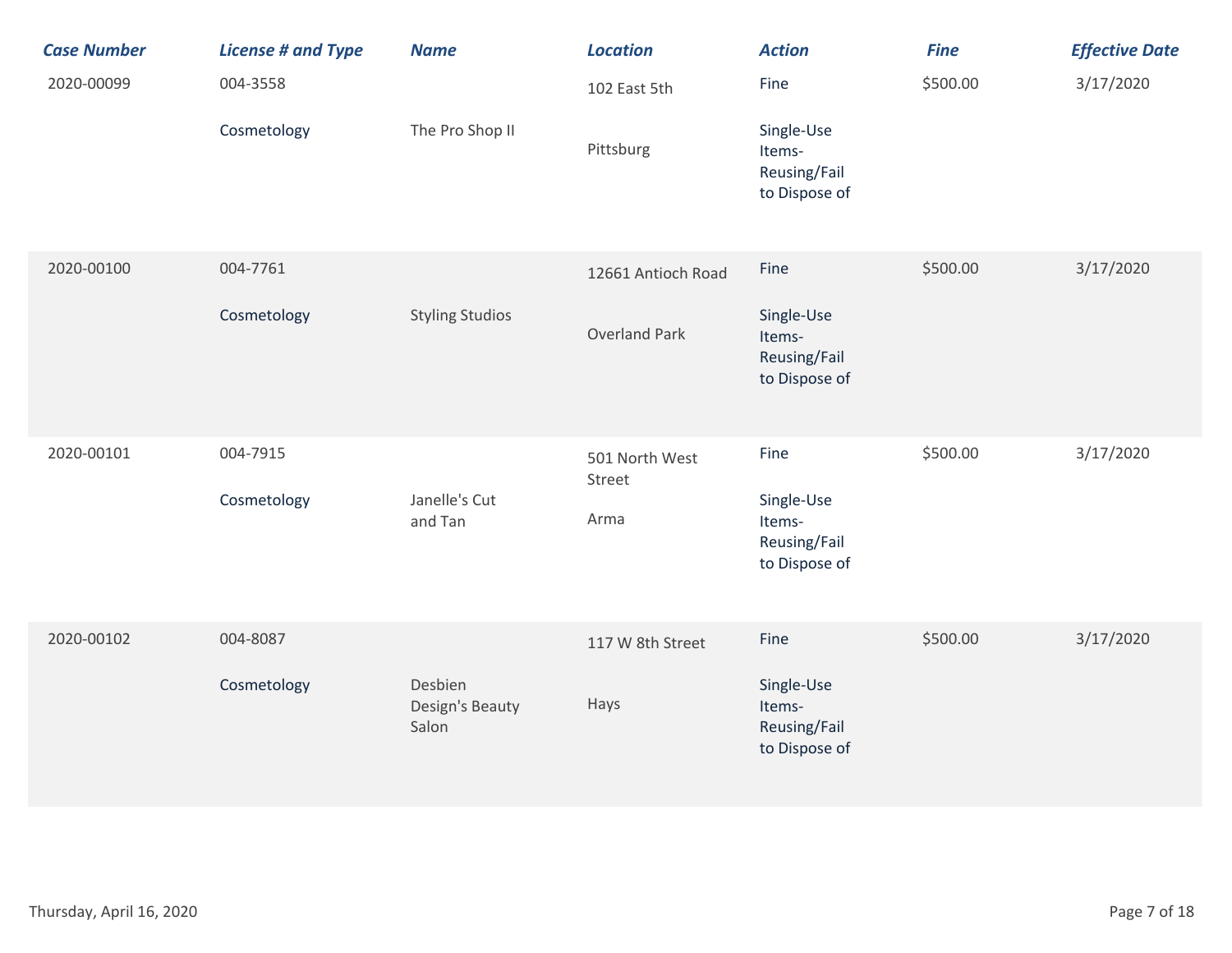| <b>Case Number</b> | <b>License # and Type</b> | <b>Name</b>                        | <b>Location</b>                                | <b>Action</b>                                                 | <b>Fine</b> | <b>Effective Date</b> |
|--------------------|---------------------------|------------------------------------|------------------------------------------------|---------------------------------------------------------------|-------------|-----------------------|
| 2020-00103         | 004-8573<br>Cosmetology   | Life Spa (of Life<br>Time Fitness) | 6800 W 138th<br>Street<br><b>Overland Park</b> | Fine<br>Single-Use<br>Items-<br>Reusing/Fail<br>to Dispose of | \$500.00    | 3/17/2020             |
| 2020-00104         | 004-8910<br>Cosmetology   | Linda's Nail<br>Creation           | 615 N Main<br>Ulysses                          | Fine<br>Single-Use<br>Items-<br>Reusing/Fail<br>to Dispose of | \$500.00    | 3/17/2020             |
| 2020-00105         | 004-10084<br>Cosmetology  | JP Salon                           | 703 Belmont<br>Augusta                         | Fine<br>Single-Use<br>Items-<br>Reusing/Fail<br>to Dispose of | \$500.00    | 3/17/2020             |
| 2020-00106         | 004-10560<br>Cosmetology  | <b>VN Nails Salon</b>              | 1023 North Kansas<br>Liberal                   | Fine<br>Single-Use<br>Items-<br>Reusing/Fail<br>to Dispose of | \$500.00    | 3/17/2020             |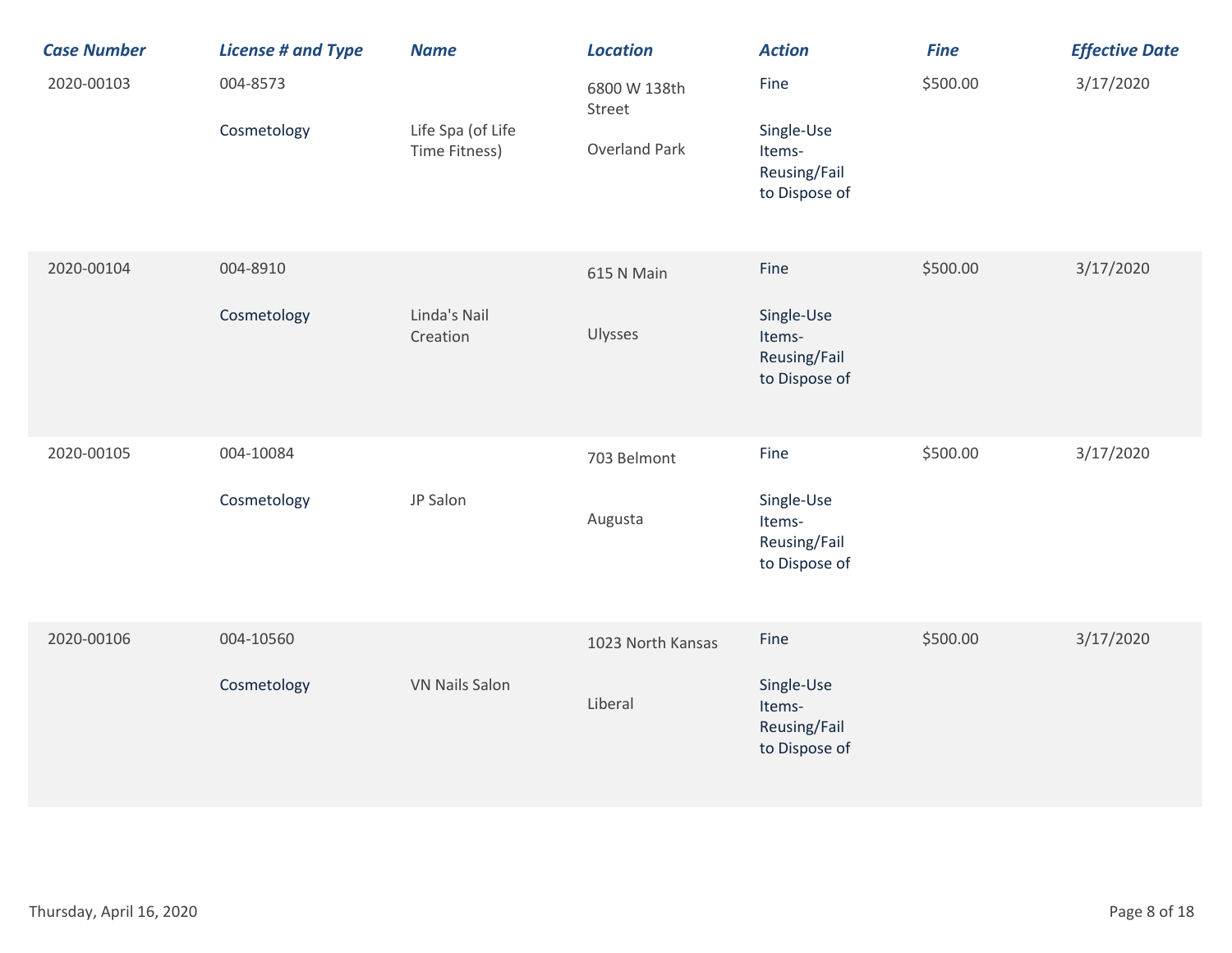| <b>Case Number</b> | <b>License # and Type</b> | <b>Name</b>                  | <b>Location</b>    | <b>Action</b>                                         | <b>Fine</b> | <b>Effective Date</b> |
|--------------------|---------------------------|------------------------------|--------------------|-------------------------------------------------------|-------------|-----------------------|
| 2020-00107         | 004-10645                 |                              | 409 Main           | Fine                                                  | \$500.00    | 3/17/2020             |
|                    | Cosmetology               | Salon on Main                | <b>Scott City</b>  | Single-Use<br>Items-<br>Reusing/Fail<br>to Dispose of |             |                       |
| 2020-00108         | 004-12274                 |                              | 2416 Vine Street   | Fine                                                  | \$500.00    | 3/17/2020             |
|                    | Cosmetology               | Mane<br>Attractions<br>Salon | Hays               | Single-Use<br>Items-<br>Reusing/Fail<br>to Dispose of |             |                       |
| 2020-00109         | 004-12725                 |                              | 1701 Euclid Avenue | Fine                                                  | \$500.00    | 3/17/2020             |
|                    | Cosmetology               | The Snip & Clip              | Horton             | Single-Use<br>Items-<br>Reusing/Fail<br>to Dispose of |             |                       |
| 2020-00110         | 004-13247                 |                              | 5247 W 95th        | Fine                                                  | \$500.00    | 3/17/2020             |
|                    | Cosmetology               | Diva Beautique<br><b>LLC</b> | Overland Park      | Single-Use<br>Items-<br>Reusing/Fail<br>to Dispose of |             |                       |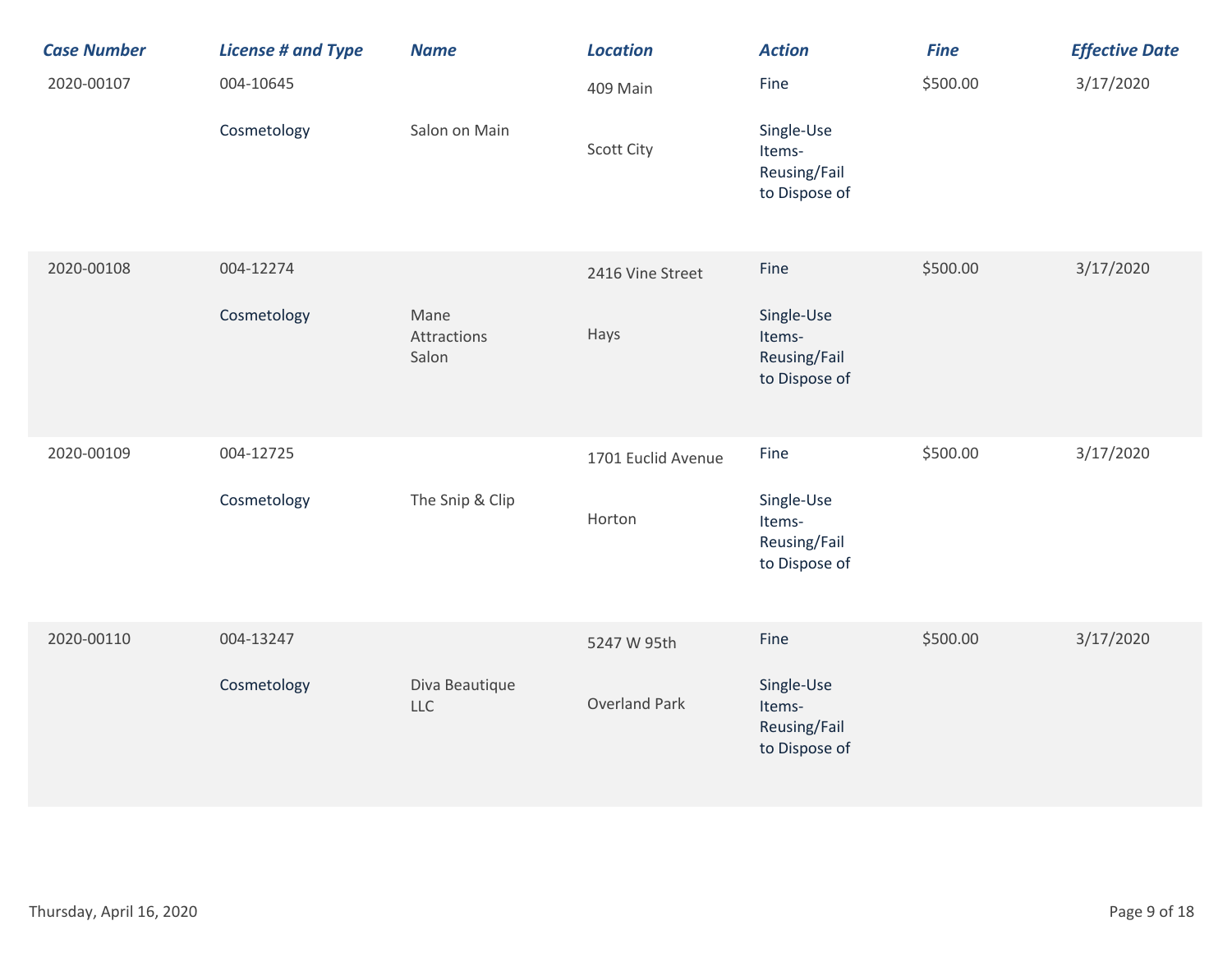| <b>Case Number</b> | <b>License # and Type</b>      | <b>Name</b>              | <b>Location</b>                                           | <b>Action</b>                                                 | <b>Fine</b> | <b>Effective Date</b> |
|--------------------|--------------------------------|--------------------------|-----------------------------------------------------------|---------------------------------------------------------------|-------------|-----------------------|
| 2020-00111         | 004-99501                      |                          | 5312 W 151st                                              | Fine                                                          | \$500.00    | 3/17/2020             |
|                    | Cosmetology                    | Zenail & Spa             | <b>Overland Park</b>                                      | Single-Use<br>Items-<br>Reusing/Fail<br>to Dispose of         |             |                       |
| 2020-00112         | 004-100287<br>Cosmetology      | Best Barber &<br>Company | 1407 Broughton<br>Road<br>Clay Center                     | Fine<br>Single-Use<br>Items-<br>Reusing/Fail<br>to Dispose of | \$500.00    | 3/17/2020             |
| 2020-00118         | 104-8076<br>Nail<br>Technology | Nail Time                | 6401 W 119th<br>Street<br><b>Overland Park</b>            | Fine<br>Single-Use<br>Items-<br>Reusing/Fail<br>to Dispose of | \$500.00    | 3/17/2020             |
| 2020-00119         | 107-8098<br>Nail<br>Technology | Suzi Sommerla<br>Nails   | 8969 Metcalf<br>Avenue, Suite 532<br><b>Overland Park</b> | Fine<br>Single-Use<br>Items-<br>Reusing/Fail<br>to Dispose of | \$500.00    | 3/17/2020             |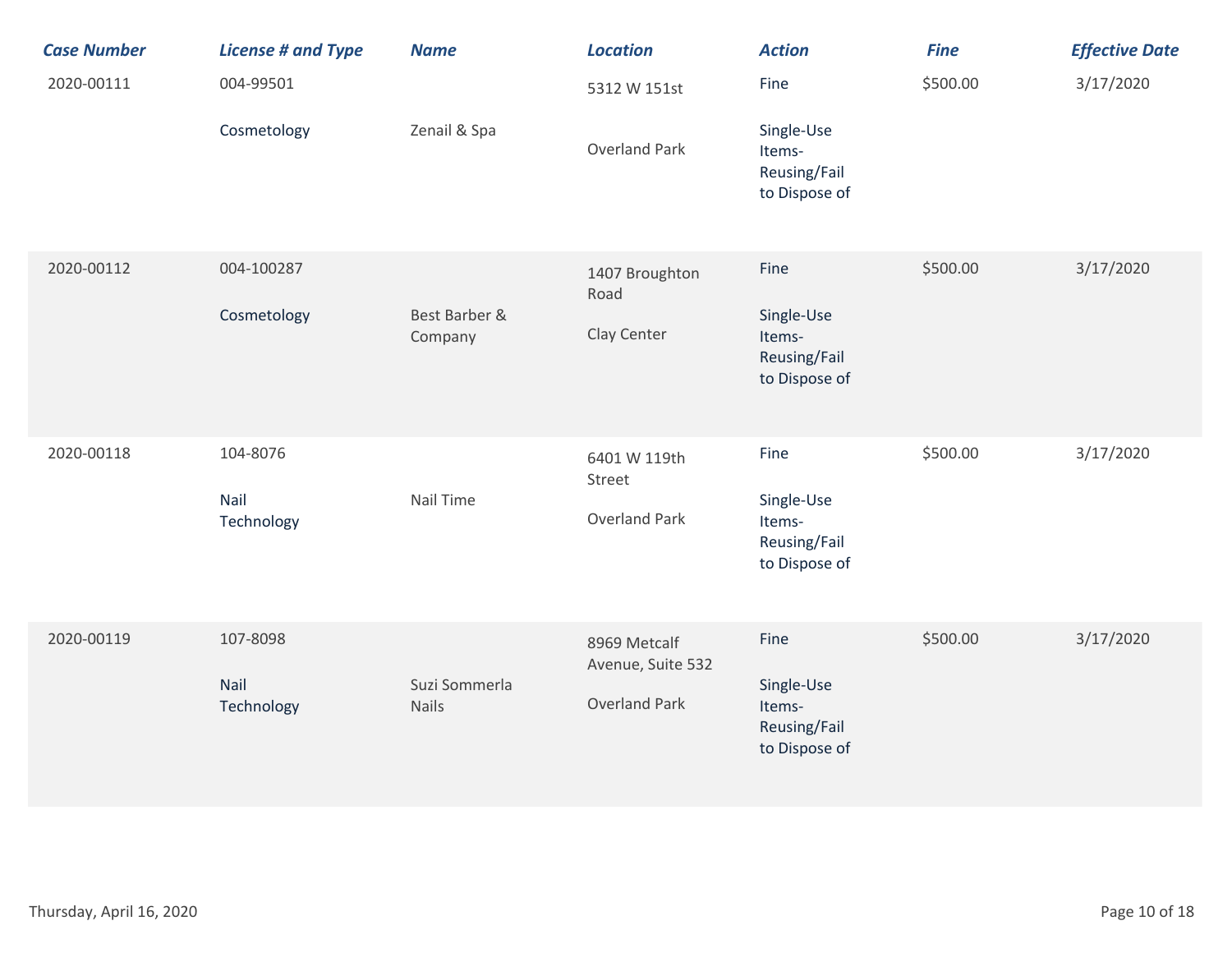| <b>Case Number</b> | <b>License # and Type</b> | <b>Name</b>                     | <b>Location</b>           | <b>Action</b>                                         | <b>Fine</b> | <b>Effective Date</b> |
|--------------------|---------------------------|---------------------------------|---------------------------|-------------------------------------------------------|-------------|-----------------------|
| 2020-00120         | 104-8148                  |                                 | 9542 Nall Avenue          | Fine                                                  | \$500.00    | 3/17/2020             |
|                    | Nail<br>Technology        | Signature Nail<br>Spa           | <b>Overland Park</b>      | Single-Use<br>Items-<br>Reusing/Fail<br>to Dispose of |             |                       |
| 2020-00121         | 204-9007                  |                                 | 30047 Hall Street<br>Hall | Fine                                                  | \$500.00    | 3/17/2020             |
|                    | <b>Esthetics</b>          | Rejuvenations                   | 30047 Hall Street<br>Hays | Single-Use<br>Items-<br>Reusing/Fail<br>to Dispose of |             |                       |
| 2020-00122         | 004-1507                  |                                 | 9529 Pflumm               | Fine                                                  | \$500.00    | 3/17/2020             |
|                    | Cosmetology               | Molloy's<br><b>Beauty Salon</b> | Lenexa                    | Single-Use<br>Items-<br>Reusing/Fail<br>to Dispose of |             |                       |
| 2020-00123         | 004-2182                  |                                 | 103 W 5th                 | Fine                                                  | \$500.00    | 3/17/2020             |
|                    | Cosmetology               | Jean's Hair<br>Horizon          | <b>Blue Rapids</b>        | Single-Use<br>Items-<br>Reusing/Fail<br>to Dispose of |             |                       |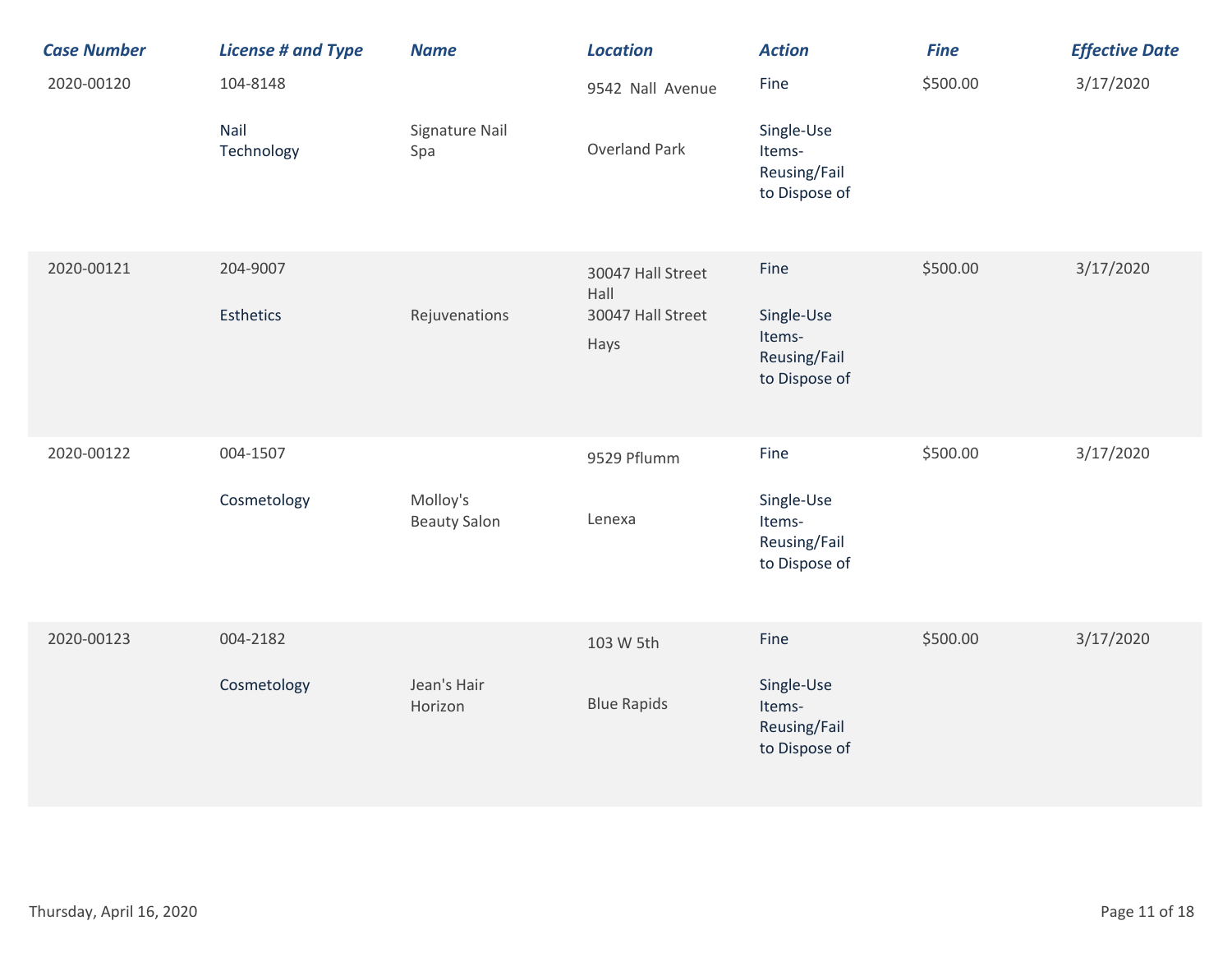| <b>Case Number</b> | <b>License # and Type</b> | <b>Name</b>                                       | <b>Location</b>      | <b>Action</b>                                                   | <b>Fine</b> | <b>Effective Date</b> |
|--------------------|---------------------------|---------------------------------------------------|----------------------|-----------------------------------------------------------------|-------------|-----------------------|
| 2020-00124         | 004-7577                  |                                                   | 2703 Hall Street     | Fine                                                            | \$1,000.00  | 3/17/2020             |
|                    | Cosmetology               | Hairware & Co.                                    | Hays                 | Fail to<br>Clean/Disinfe<br>ct<br>Pedicure/Reu<br>se Single Use |             |                       |
| 2020-00125         | 004-9202                  |                                                   | 3727 W. 6th, Suite C | Fine                                                            | \$1,500.00  | 3/17/2020             |
|                    | Cosmetology               | <b>DASH Salon</b><br>and Day Spa                  | Lawrence             | Fail to<br>Clean/Disinfe<br>ct<br>Pedicure/Reu<br>se Single Use |             |                       |
| 2020-00126         | 004-9256                  |                                                   | 431 State Street     | Fine                                                            | \$1,500.00  | 3/17/2020             |
|                    | Cosmetology               | Tracey's Dream<br><b>Weavers Salon</b><br>and Spa | Augusta              | Fail to<br>Clean/Disinfe<br>ct<br>Pedicure/Reu<br>se Single Use |             |                       |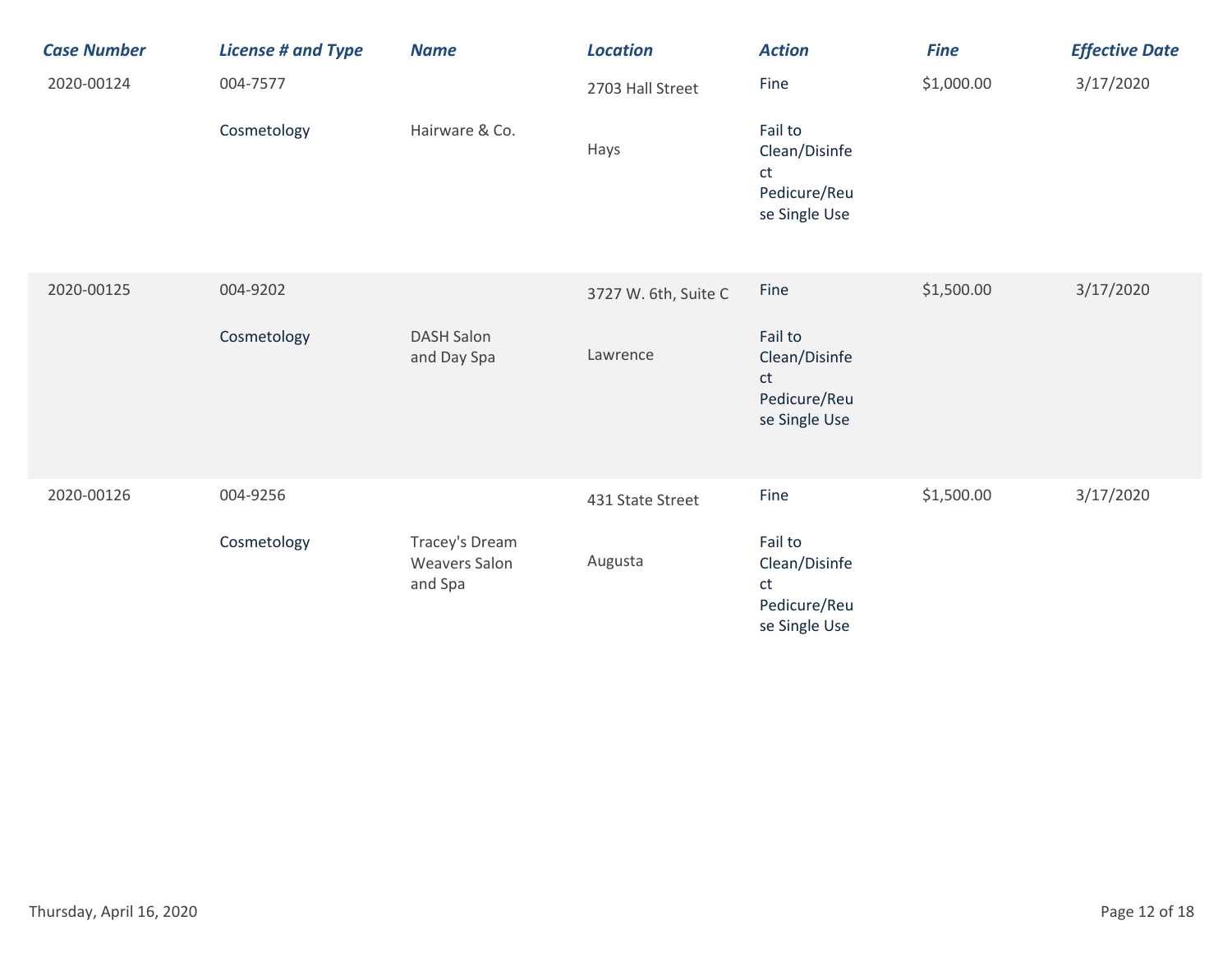| <b>Case Number</b> | <b>License # and Type</b>      | <b>Name</b>          | <b>Location</b>                           | <b>Action</b>                                                           | <b>Fine</b> | <b>Effective Date</b> |
|--------------------|--------------------------------|----------------------|-------------------------------------------|-------------------------------------------------------------------------|-------------|-----------------------|
| 2020-00127         | 004-11116<br>Cosmetology       | Jagged Edge<br>Salon | 704 N. Main<br>Russell                    | Fine<br>Fail to<br>Clean/Disinfe<br>ct<br>Pedicure/Reu<br>se Single Use | \$1,000.00  | 3/17/2020             |
| 2020-00128         | 104-6079<br>Nail<br>Technology | <b>Foxy Nails</b>    | 2918 Vine Street<br>#123<br>Hays          | Fine<br>Fail to<br>Clean/Disinfe<br>ct<br>Pedicure/Reu<br>se Single Use | \$1,000.00  | 3/17/2020             |
| 2020-00129         | 104-7889<br>Nail<br>Technology | <b>Dream Nails</b>   | 12837 W. 87th<br>Street Parkway<br>Lenexa | Fine<br>Fail to<br>Clean/Disinfe<br>ct<br>Pedicure/Reu<br>se Single Use | \$1,000.00  | 3/17/2020             |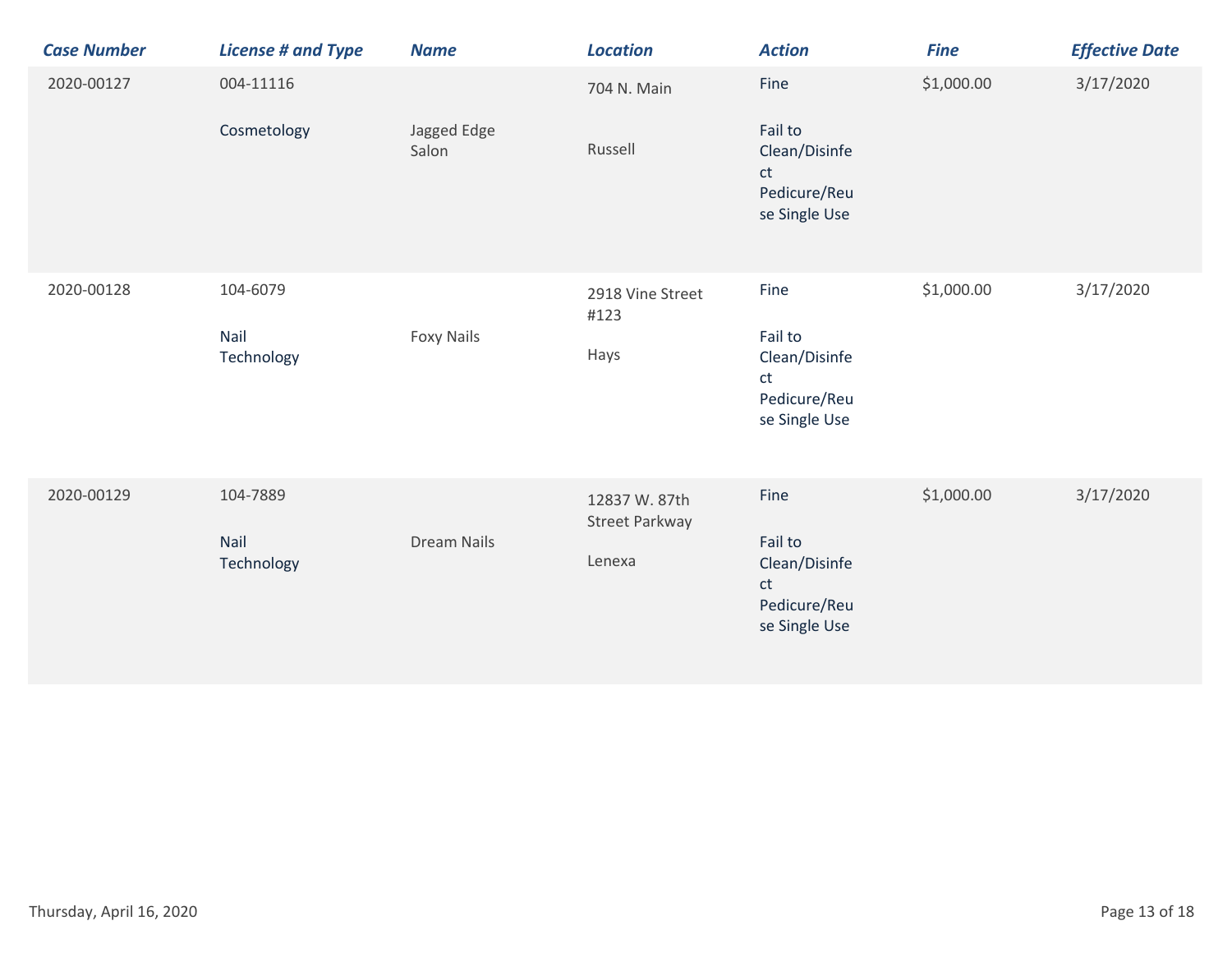| <b>Case Number</b> | <b>License # and Type</b>      | <b>Name</b>                 | <b>Location</b>                           | <b>Action</b>                                                           | <b>Fine</b> | <b>Effective Date</b> |
|--------------------|--------------------------------|-----------------------------|-------------------------------------------|-------------------------------------------------------------------------|-------------|-----------------------|
| 2020-00130         | 104-8082                       |                             | 219 W. 7th Avenue                         | Fine                                                                    | \$1,000.00  | 3/17/2020             |
|                    | Nail<br>Technology             | <b>PureLux Nails</b><br>LLC | Augusta                                   | Fail to<br>Clean/Disinfe<br>ct<br>Pedicure/Reu<br>se Single Use         |             |                       |
| 2020-00131         | 104-8305<br>Nail<br>Technology | Fancy Hair and<br>Nails     | 2809 N. Broadway,<br>Suite A<br>Pittsburg | Fine<br>Fail to<br>Clean/Disinfe<br>ct<br>Pedicure/Reu<br>se Single Use | \$1,000.00  | 3/17/2020             |
| 2020-00132         | 104-6038<br>Nail<br>Technology | City Nails                  | 215 N. Hillside<br>Wichita                | Fine<br>Infection<br>Control<br>Violation(s)                            | \$1,250.00  | 3/17/2020             |
| 2020-00133         | 104-7612<br>Nail<br>Technology | <b>Fashion Nails I</b>      | 2259 S. 9th #72<br>Salina                 | Fine<br>Fail to<br>Clean/Disinfe<br>ct<br>Pedicure/Reu<br>se Single Use | \$2,000.00  | 3/17/2020             |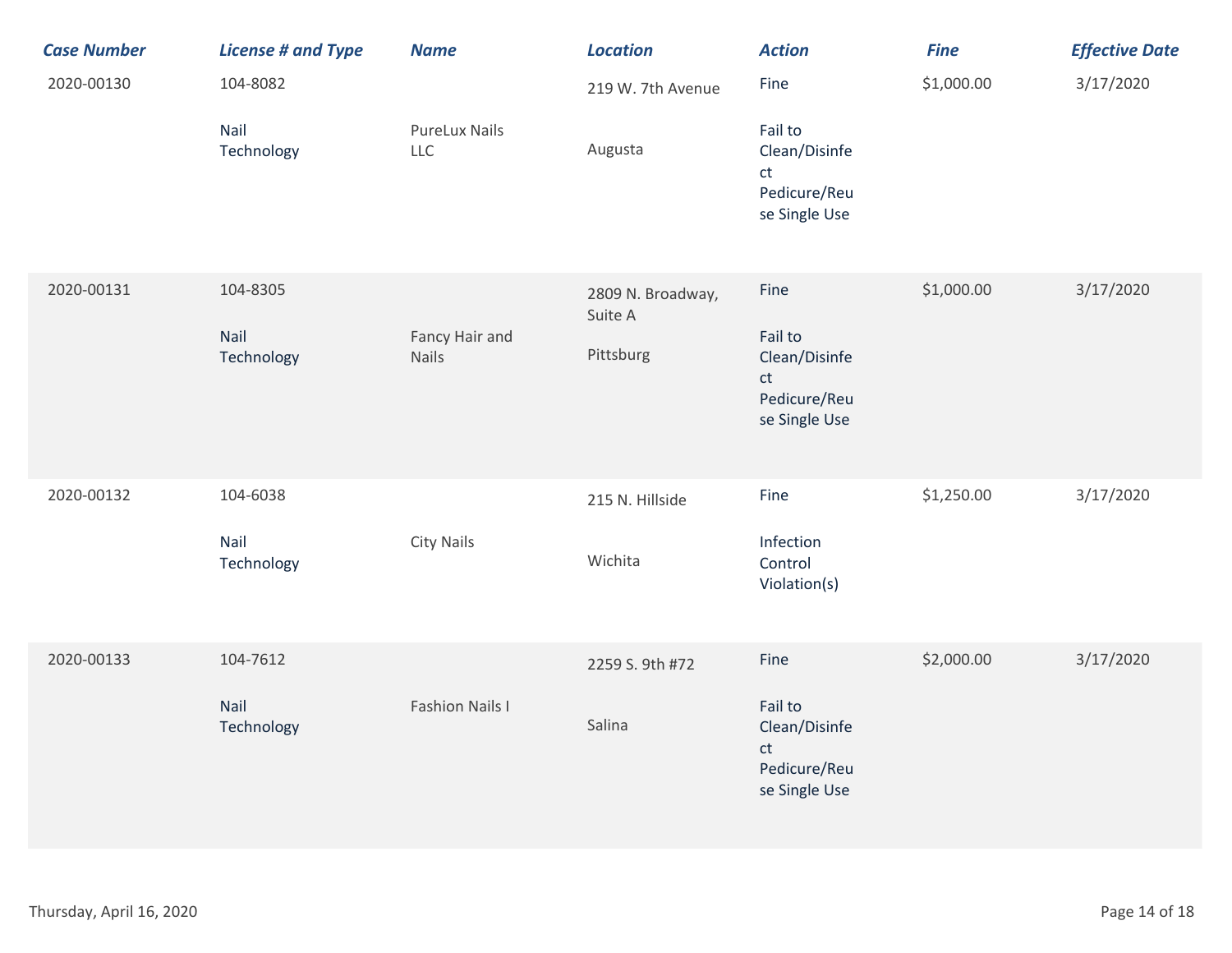| <b>Case Number</b> | <b>License # and Type</b>       | <b>Name</b>                    | <b>Location</b>                              | <b>Action</b>                                                           | <b>Fine</b> | <b>Effective Date</b> |
|--------------------|---------------------------------|--------------------------------|----------------------------------------------|-------------------------------------------------------------------------|-------------|-----------------------|
| 2020-00134         | 104-8043<br>Nail<br>Technology  | The Nailery<br>(Olathe Pointe) | 14957 W. 119th<br>Street<br>Olathe           | Fine<br>Prohibited<br>Item or<br>Substance                              | \$500.00    | 3/17/2020             |
| 2020-00135         | 104-8152<br>Nail<br>Technology  | <b>Artsy Nails</b>             | 2710 W. Central<br>Avenue F1<br>El Dorado    | Fine<br>Fail to<br>Clean/Disinfe<br>ct Pedicure<br>Equipment            | \$500.00    | 3/17/2020             |
| 2020-00136         | 104-8096<br>Nail<br>Technology  | LRJ LLC Derby<br>Nail Bar      | 620 N. Baltimore<br>Avenue, Suite E<br>Derby | Fine<br>Expired<br>Establishment<br>/Infection<br>Control<br>Violations | \$1,000.00  | 3/17/2020             |
| 2020-00137         | 100-86212<br>Nail<br>Technology | Minh Tuyet<br>Doan             |                                              | Fine<br>Work in<br>Expired<br>Establishment                             | \$50.00     | 3/17/2020             |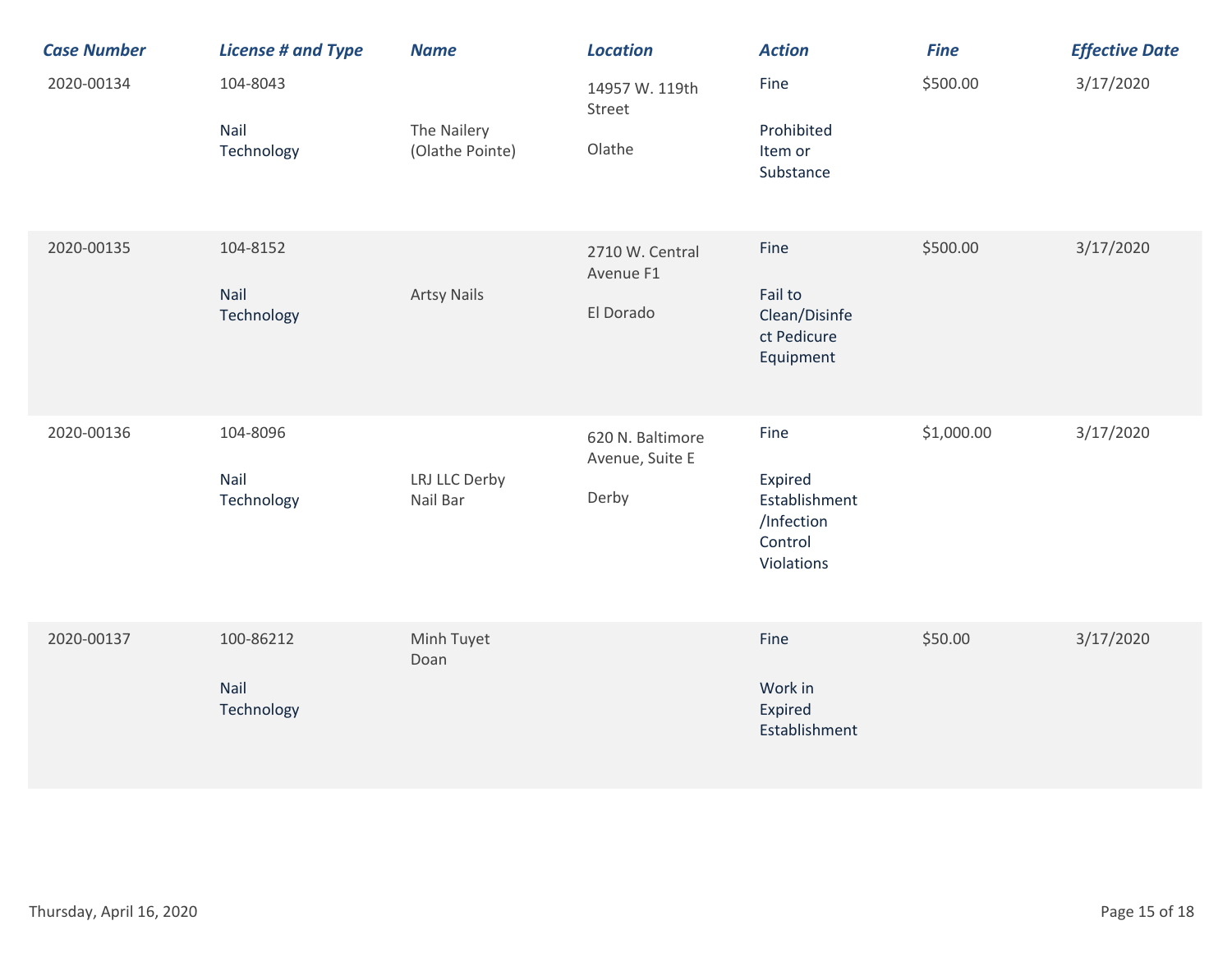| <b>Case Number</b> | <b>License # and Type</b>       | <b>Name</b>         | <b>Location</b> | <b>Action</b>                               | <b>Fine</b> | <b>Effective Date</b> |
|--------------------|---------------------------------|---------------------|-----------------|---------------------------------------------|-------------|-----------------------|
| 2020-00138         | 100-86888                       | Hoa Thi Tran        |                 | Fine                                        | \$50.00     | 3/17/2020             |
|                    | Nail<br>Technology              |                     |                 | Work in<br>Expired<br>Establishment         |             |                       |
| 2020-00139         | 100-86643<br>Nail<br>Technology | <b>Tiffany Tran</b> |                 | Fine<br>Work in<br>Expired<br>Establishment | \$50.00     | 3/17/2020             |
| 2020-00140         | 100-98126<br>Nail<br>Technology | Nga Thi Truong      |                 | Fine<br>Work in<br>Expired<br>Establishment | \$50.00     | 3/17/2020             |
| 2020-00141         | 100-98153<br>Nail<br>Technology | Thi Lou Dang        |                 | Fine<br>Work in<br>Expired<br>Establishment | \$50.00     | 3/17/2020             |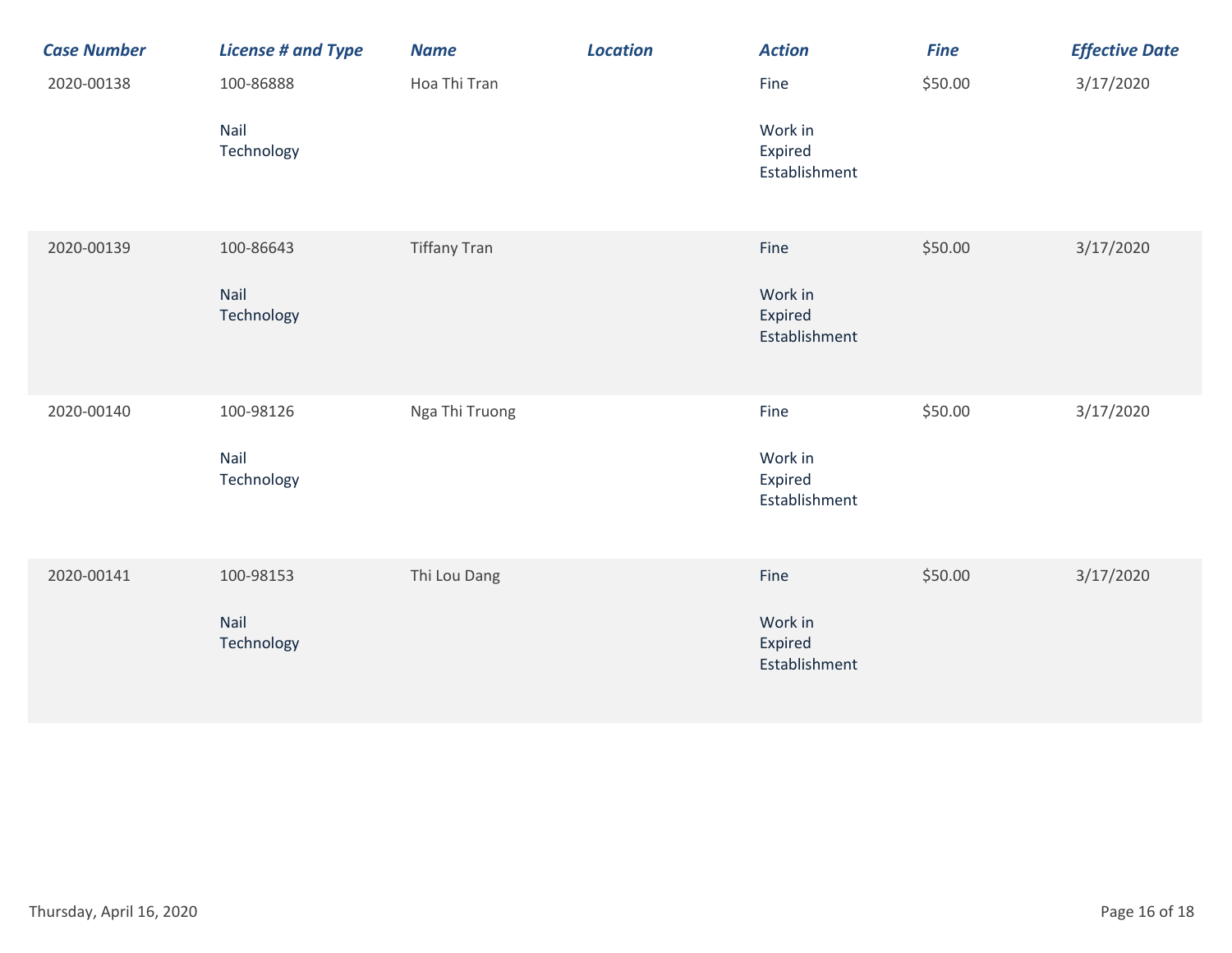| <b>Case Number</b> | <b>License # and Type</b> | <b>Name</b>                                        | <b>Location</b>        | <b>Action</b>                       | <b>Fine</b> | <b>Effective Date</b> |
|--------------------|---------------------------|----------------------------------------------------|------------------------|-------------------------------------|-------------|-----------------------|
| 2020-00142         | 100-86448                 | Linh Ngoc<br>Nguyen                                |                        | Fine                                | \$50.00     | 3/17/2020             |
|                    | Nail<br>Technology        |                                                    |                        | Work in<br>Expired<br>Establishment |             |                       |
| 2020-00143         | 850-2077                  |                                                    | 3720 SW 45th<br>Street | Fine                                | \$1,000.00  | 3/17/2020             |
|                    | <b>Tanning</b>            | <b>GreatLife Golf</b><br>& Fitness at<br>Berkshire | Topeka                 | No TDO                              |             |                       |
| 2020-00144         | 002-3565                  | Hannah<br>Michelle Savage                          |                        | Fine                                | \$25.00     | 3/17/2020             |
|                    | Cosmetology               |                                                    |                        | Late<br>Apprentice<br>Application   |             |                       |
| 2020-00145         | 002-3566                  | Kassidy Jean<br><b>Beggs</b>                       |                        | Fine                                | \$25.00     | 3/17/2020             |
|                    | Cosmetology               |                                                    |                        | Late<br>Apprentice<br>Application   |             |                       |